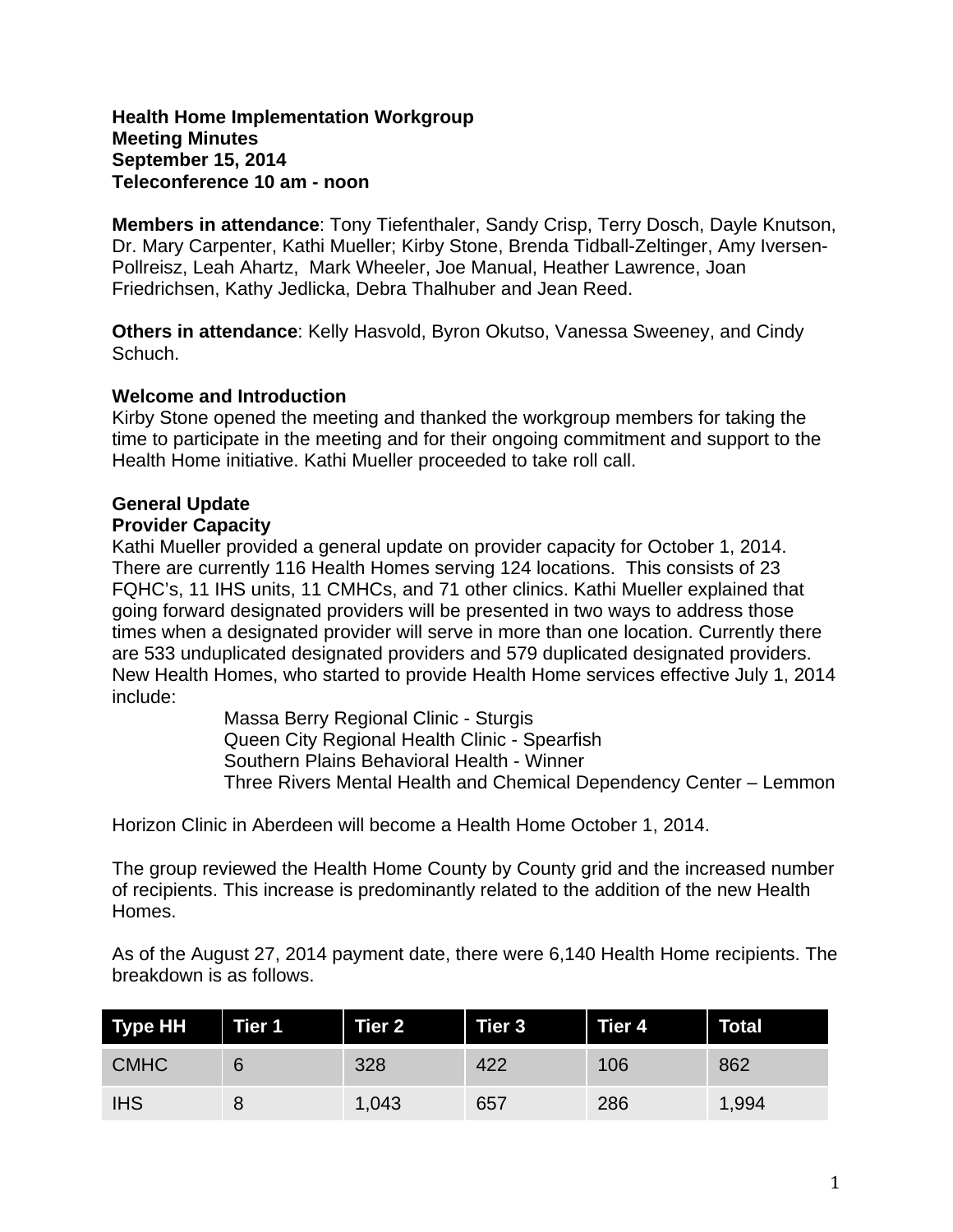| Other<br><b>Clinics</b> | 73 | 1876  | 913   | 422 | 3,284 |
|-------------------------|----|-------|-------|-----|-------|
| Total                   | 82 | 3,247 | 1,992 | 814 | 6,140 |

### **Recipient Participation Levels**

Kathi Mueller provided an overview of recipient participation during FY 2014. 8,820 recipients were in a Health Home at least one full month. Thirty percent (2,719) of recipients were in a Health Home for the full 11 months. Forty-eight percent (4,237) of recipients were in a Health Home for 9, 10 or 11 months. Gaps in continuous enrollment in Health Homes are typically accounted for by inconsistent Medicaid eligibility, delayed start date due to the large volume in assignments or change in provider.

Providers should continue to engage existing recipients that are not part of a Health Home through the Manual tiering process.

## **Breaks in coverage**

DSS completed a review on the difference in the number of recipients between May (5,847) and June (5,773) a total of 74. Over 50% of the recipients who left were due to losing Medicaid eligibility or losing Medicaid eligibility and being reinstated later the same month. Members of implementation workgroup brainstormed what the Health Homes could do to help address this situation. One question raised was whether or not DSS would be able to add recipient eligibility review information to the caseload report. DSS will follow-up and let the group know if this is a possibility. Other than this, there were no specific ideas generated. Health Homes were asked to discuss internally and report any possible solutions at a future meeting.

## **Transitional Care Notification**

Kathi Mueller asked the group to provide updates on how their respective processes are progressing within the respective organizations.

Sanford Health indicated that they automated the Health Home transitional care notification process within Sanford. When a recipient presents at any Sanford location, information is transferred to the appropriate Sanford Health Home site. This same information is forwarded to Avera albeit through a different process. It was noted that it was also possible to provide the information to both Falls Community Health and Southeastern Behavioral Health. Mark Wheeler was identified as the contact person at Sanford.

Regional Health and the Community Health Center of the Black Hills are working together to share information through a SharePoint system that notifies the Health Home when a recipient has been in the Emergency Room.

## **Patient Engagement Strategies**

The group discussed the third quarter Core Service performance which showed improvement. Health Homes reported that internal Health Home staff is finding the overall process easier to work with, recipients are more aware of what to expect and, as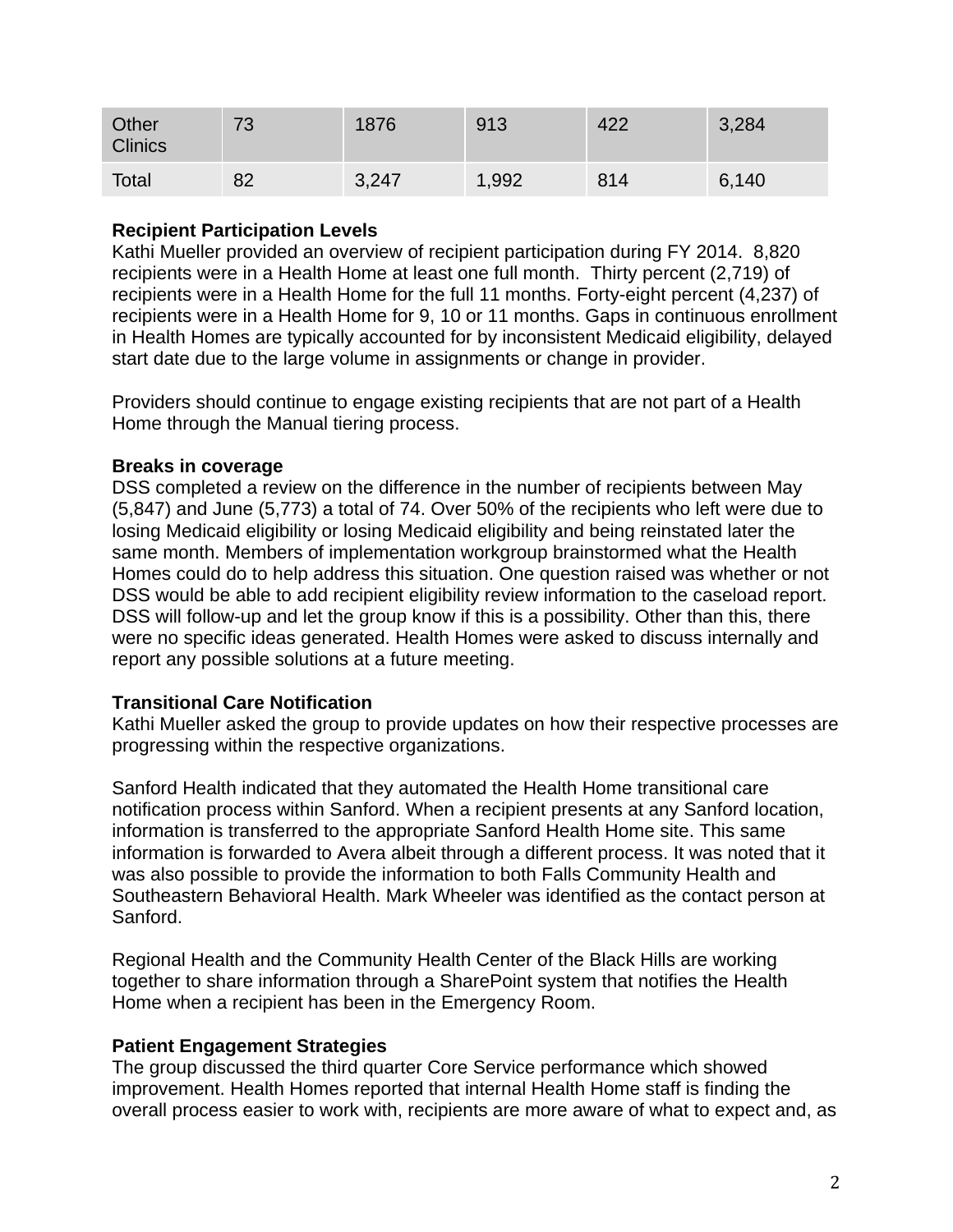a result, more willing to participate in the process. It was also noted that while this last quarter has shown an improvement, it represents the smallest increase in core services provided over prior quarters.

Health Homes were asked to share success stories or their experiences over the past year. The common denominator was that these recipients take substantial time and require a good deal of social work. Group members shared that the first year included a learning curve for both Health Home staff and the recipients. In this first year Health Homes also become more familiar with the preferred method of communication/contact with recipients. When to use phone calls and when face-to-face conversations are most beneficial.

## **Outcome Measures**

Prior to reviewing the Quality Sub-Group recommendations, Kirby provided the background information on how the outcome measures were initially developed and the role of the Quality Sub-Group. She explained the following:

- Outcome measures were developed in conjunction with the State Plan Amendment (SPA) by the Health Home Outcome Sub-Group
- Measures focused on meeting CMS requirements; gathering data to support ongoing improvement and sustainability; and mirroring outcome measures providers were currently using whenever possible.
- The initial Outcome Sub-Group was a subset of the Health Homes Workgroup and others; including clinical and administrative representatives from potential PCP and CMHC Health Homes.
- Primary resources for quality measures include CMS, Commonwealth, NCQA and PQRS.
- Several measures/methodologies are required to be reported to CMS and cannot be changed.

The outcome measures were established to support the three overall Health Home strategic goals, which are as follows:

- Improve the health of Medicaid Health Home recipients with chronic conditions
	- o Approach was to measure at least one key clinical for each chronic condition.
- Provide cost effective, high-quality health care services for Medicaid Health Home recipients.
	- o Approach was to measure industry standard financial measures and key utilization measures.
- Transform the health care delivery system.
	- o Approach was to measure chronic care management, care coordination, transitional care and follow-up.

She also reviewed the role of the Quality Sub-Group, which is as follows:

- To make recommendations to the Implementation Workgroup on the appropriateness of the PCP & CMHC HH Outcome measures.
- To annually review the aggregate outcomes report and recommend opportunities for improvement.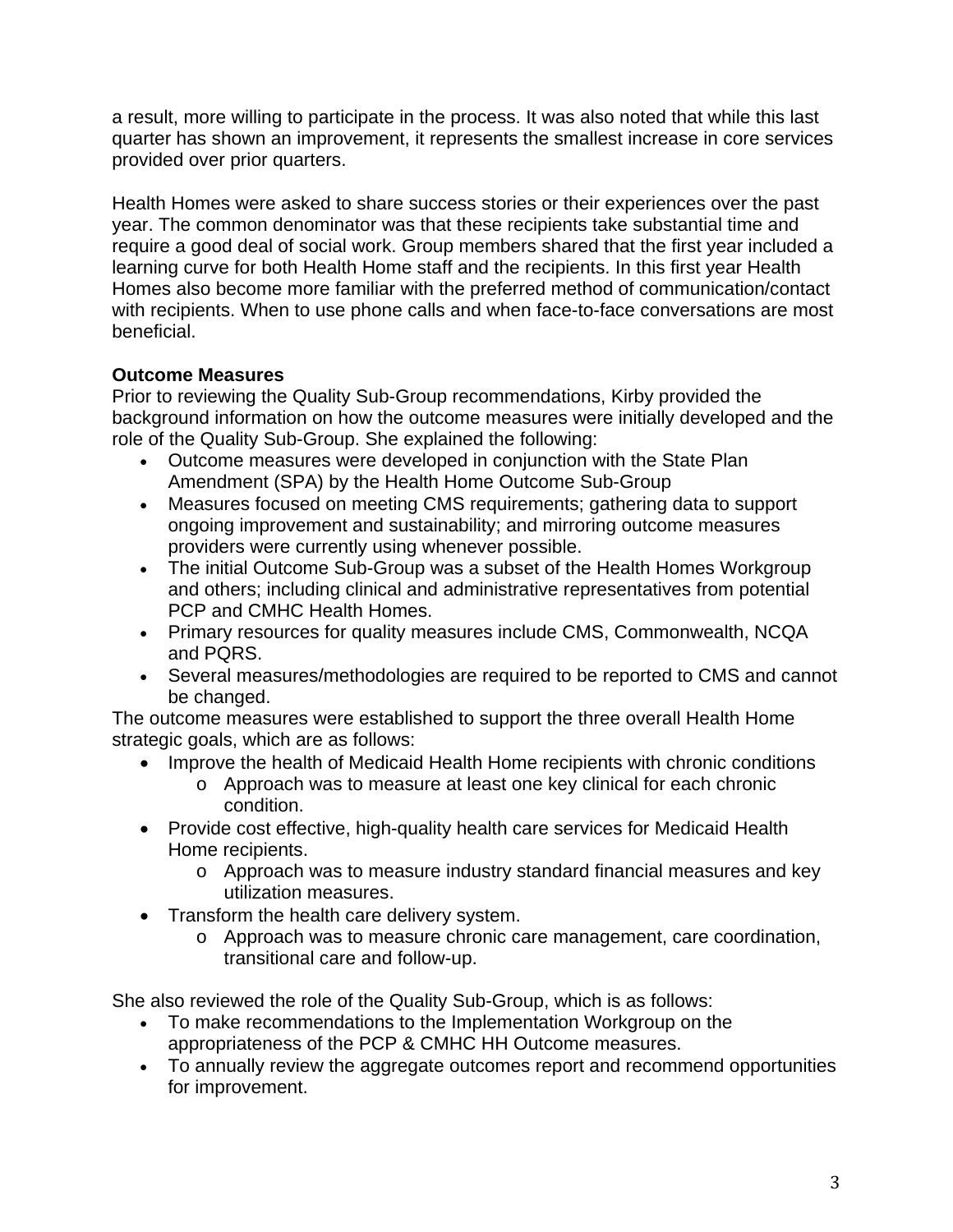- Over time to establish a process to set minimum levels of performance and recommend performance goals.
- Recommend outcome measure modification/changes to the Implementation Workgroup.

Since the last Implementation Workgroup meeting the Quality Sub-Group has met twice. Kirby Stone provided the Implementation Workgroup a review of the information the Quality Sub-Group had discussed and the recommendations the Quality Sub-Group was bringing forward. In summary, the Quality Sub-Group reviewed seven technical/operational areas and discussed the evolution of outcome measures. The final recommendations fall in three buckets:

- Changes that can be made now through clarification of existing documents.
	- o Chronic Pain Measure
	- o Active vs. Inactive
	- o Hypertension Measure
- Changes that can be made and implemented by January 1, 2015.
	- o Common PCP Patient Experience Survey
- Future Changes
	- o Cancer Screening Measures
	- o Vascular Disease Measures
	- o Formula for ER Utilization & Hospital Admits per 1,000
	- o Updating Existing Measures
- The Quality Sub-Group will continue to meet to discuss the measures that make sense over the long term for Health Homes. These meetings will take place face to face over the winter months.

# **Other Updates**

# **Health Home Notices**

Health Home notices will be updated in the future. The Workgroup was reminded that these notices are hard coded and require programming changes.

# **Payment Recoupment**

Recoupment letters for Quarters 2, 3 and 4 were mailed on September 2. September 15, 2014 is the deadline for the payment unless an extension was requested. The group was reminded if they are unable to submit payment by September 15 they need to contact Kathi Mueller.

Kathi Mueller presented to the group a retrospective PMPM payment recommendation. Payment would be made for a full quarter for all enrollees who received a core service (based on member months). At the conclusion of the discussion, all in attendance unanimously accepted the recommendation.

# **Cost Reports**

It was noted that several cost reports are still outstanding and that it is important that the reports be completed and submitted. Additionally, DSS finance will be reaching out to several of the Health Homes to discuss how the cost report calculations were completed.